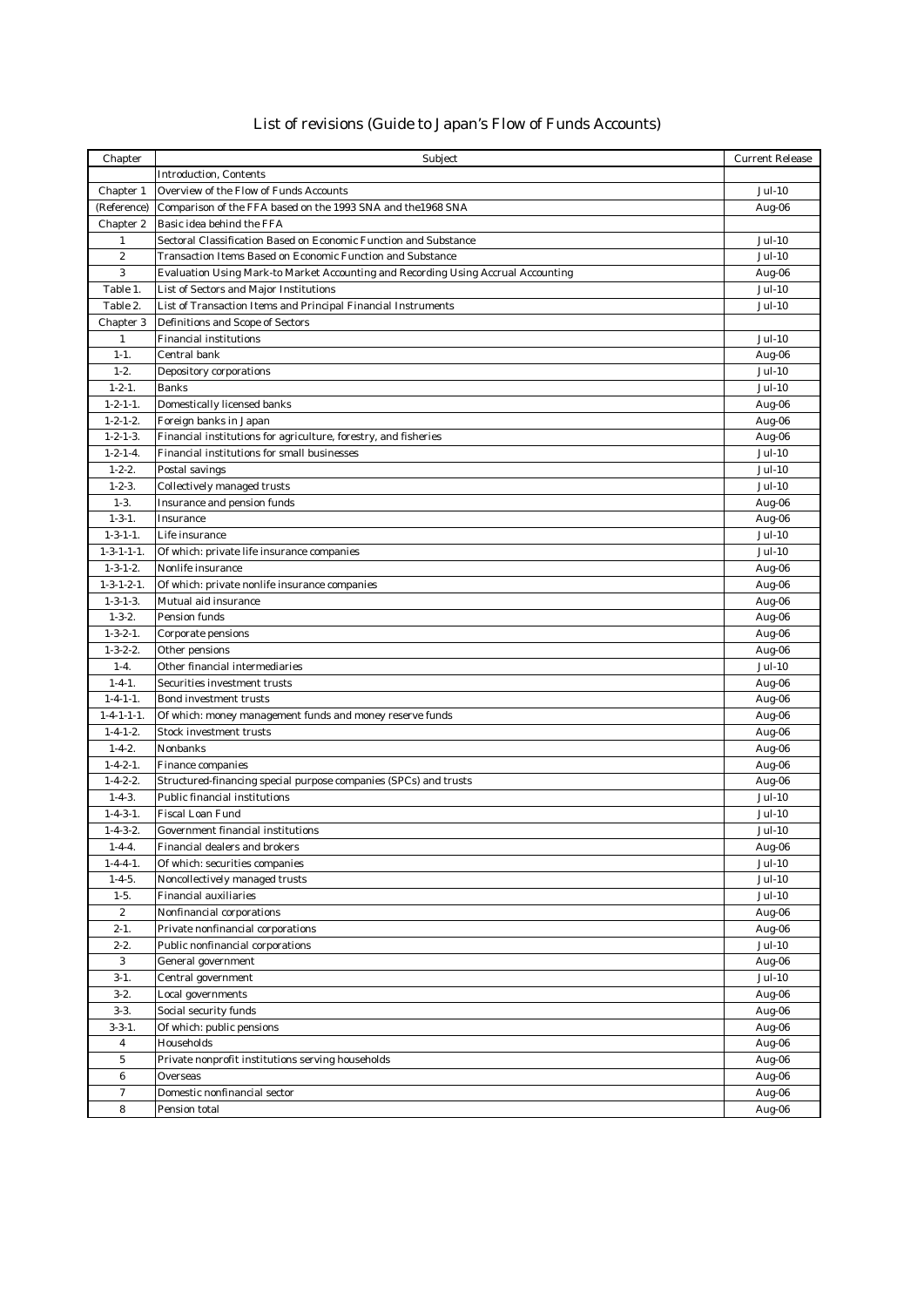| Chapter 4.              | Definitions and Scope of Transaction Items                                                                               |               |
|-------------------------|--------------------------------------------------------------------------------------------------------------------------|---------------|
| A.                      | <b>Currency and deposits</b>                                                                                             | Aug-06        |
| A-a.                    | Currency                                                                                                                 | Aug-06        |
| A-b.                    | Deposits with the Bank of Japan                                                                                          | Aug-06        |
| A-c.                    | Government deposits                                                                                                      | Aug-06        |
| A-d.                    | Transferable deposits                                                                                                    | Aug-06        |
| А-е.                    | Time and savings deposits                                                                                                | Aug-06        |
| A-f.                    | Certificates of deposit                                                                                                  | Aug-06        |
| A-g.                    | Foreign currency deposits                                                                                                | Aug-06        |
| <b>B.</b>               | Deposits with the Fiscal Loan Fund                                                                                       | Aug-06        |
| C.                      | Loans                                                                                                                    | Aug-06        |
| $C-a$ .                 | Bank of Japan loans                                                                                                      | Aug-06        |
| C-b.                    | Call loans and money                                                                                                     | Aug-06        |
| C-c.                    | Bills purchased and sold                                                                                                 | Aug-06        |
| $C-d.$                  | Loans by private financial institutions                                                                                  | Aug-06        |
| C-d-a.                  | Housing loans                                                                                                            | Aug-06        |
| $C-d-b.$                | Consumer credit                                                                                                          | Aug-06        |
| $C-d-c.$                | Loans to companies and governments                                                                                       | Aug-06        |
| С-е.                    | Loans by public financial institutions                                                                                   | Aug-06        |
| С-е-а.                  | Of which: housing loans                                                                                                  | Aug-06        |
| $C-f.$                  | Loans by the nonfinancial sector                                                                                         | Aug-06        |
| $C-g.$                  | Installment credit (not included in consumer credit)                                                                     | Jul-10        |
| C-h.                    | Repurchase agreements and securities lending transactions                                                                | Jul-10        |
| D.                      | Securities other than shares                                                                                             | Aug-06        |
| D-a.                    | Treasury discount bills                                                                                                  | Jul-10        |
| D-b.                    | Central government securities and FILP bonds                                                                             | Jul-10        |
| D-c.                    | Local government securities                                                                                              | Jul-10        |
| D-d.                    | Public corporation securities                                                                                            | Aug-06        |
| D-е.                    | Bank debentures                                                                                                          | Aug-06        |
| D-f.                    | Industrial securities                                                                                                    | Aug-06        |
| D-g.                    | External securities issued by residents                                                                                  | Aug-06        |
| D-h.                    | Commercial paper                                                                                                         | Aug-06        |
| $D-i.$                  | Investment trust beneficiary certificates                                                                                | Aug-06        |
| $D-j.$                  | Trust beneficiary rights                                                                                                 | Jul-10        |
| D-k.                    | Structured-financing instruments                                                                                         | Aug-06        |
| D-l.                    | Mortgage securities                                                                                                      | Aug-06        |
| E.                      | Shares and other equities                                                                                                | Aug-06        |
| E-a.                    | Of which: shares                                                                                                         | Jul-10        |
| F.                      | Financial derivatives                                                                                                    | Aug-06        |
| F-a.                    | Forward-type instruments                                                                                                 | Jul-10        |
| F-b.                    | Option-type instruments                                                                                                  | Aug-06        |
| G.                      | Insurance and pension reserves                                                                                           | Aug-06        |
| G-a.                    | Insurance reserves                                                                                                       | Aug-06        |
| G-b.                    | Pension reserves                                                                                                         | Aug-06        |
| Н.                      | Deposits money                                                                                                           | <b>Jul-10</b> |
| Ι.                      | Trade credits and foreign trade credits                                                                                  | Aug-06        |
| J.                      | Accounts receivable/payable                                                                                              | Aug-06        |
| K.                      | Outward direct investment                                                                                                | Aug-06        |
| L.                      | Outward investments in securities                                                                                        | Aug-06        |
| M.                      | Other external claims and debts                                                                                          | Aug-06        |
| М-а.                    | Of which: Gold and SDRs                                                                                                  | Jul-10        |
| N.                      | Others                                                                                                                   | Aug-06        |
| Y.                      | Financial surplus and deficit, Difference between financial assets and liabilities, Difference in reconciliation amounts | Aug-06        |
| Z.                      | Total                                                                                                                    | Aug-06        |
| Chapter 5               | Compilation of the FFA                                                                                                   |               |
| $\mathbf{1}$            | Main Features of the Compilation Method                                                                                  | Aug-06        |
| $\boldsymbol{2}$        | Specific Methods Used for Compiling the FFA                                                                              | Aug-06        |
| 3                       | Mark-to-market accounting and Creating the Reconciliation Table                                                          | Aug-06        |
| $\overline{\mathbf{4}}$ | Maintaining the Balance between Assets and Liabilities                                                                   | Aug-06        |
| Chapter 6               | The FFA and Related Statistics                                                                                           |               |
| $\mathbf{1}$            | The FFA and the SNA                                                                                                      | Aug-06        |
| $\boldsymbol{2}$        | The FFA and the Balance of Payments Statistics                                                                           | Aug-06        |
| 3                       | The FFA and various financial statistics                                                                                 | Aug-06        |
| (Reference)             | Related materials of the FFA                                                                                             | Aug-06        |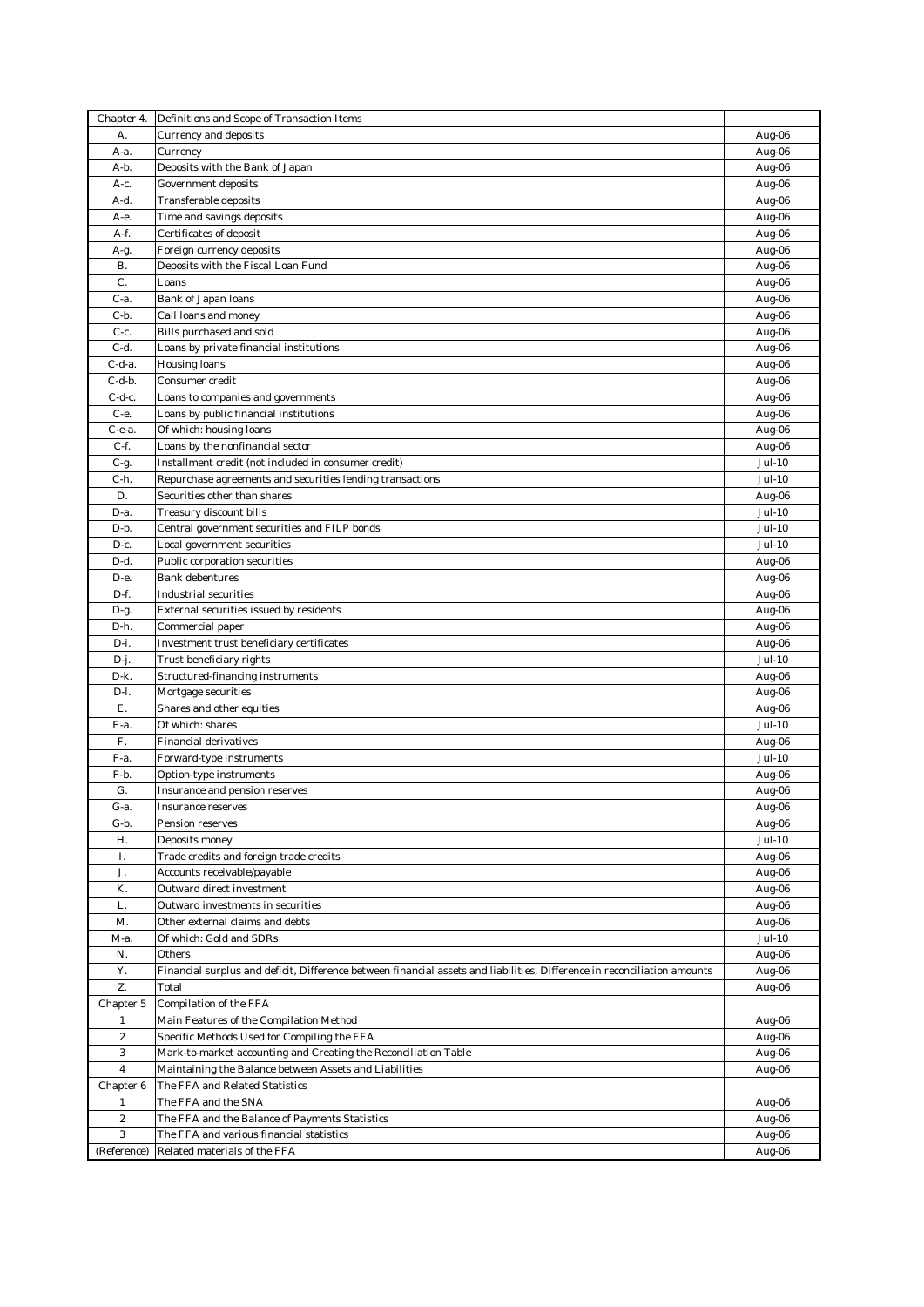## List of revisions (Compilation Method of Japan's Flow of Funds Accounts)

| Chapter                 | Subject                                                                    | <b>Current Release</b> |
|-------------------------|----------------------------------------------------------------------------|------------------------|
|                         | <b>Introduction, Contents</b>                                              |                        |
| Chapter 1.              | Outline of Compilation Method and Remarks                                  |                        |
| $\mathbf{1}$            | "Vertical approach" and "horizontal approach"                              | Aug-06                 |
| $\overline{2}$          | Remarks for "vertical approach"                                            | Jul-10                 |
| 3                       | Remarks for "horizontal approach"                                          | Aug-06                 |
| $\overline{\mathbf{4}}$ | Accuracy of estimates of the FFA                                           | Jul-10                 |
| Chapter 2.              | <b>Estimation Methods of Sectors</b>                                       |                        |
| $\mathbf{1}$            | <b>Financial institutions</b>                                              | Aug-06                 |
| $1 - 1.$                | Central bank                                                               | Jul-10                 |
| $1 - 2.$                | Depository corporations                                                    | Aug-06                 |
| $1 - 2 - 1$ .           | <b>Banks</b>                                                               | Aug-06                 |
| $1 - 2 - 1 - 1$ .       | Domestically licensed banks                                                | Jul-10                 |
| $1 - 2 - 1 - 2$ .       | Foreign banks in Japan                                                     | Jul-10                 |
| $1 - 2 - 1 - 3$ .       | Financial institutions for agriculture, forestry, and fisheries            | Jul-10                 |
| $1 - 2 - 1 - 4$ .       | Financial institutions for small businesses                                | Jul-10                 |
| $1 - 2 - 2$ .           | Postal savings                                                             | Jul-10                 |
| $1 - 2 - 3$ .           | Collectively managed trusts                                                | Jul-10                 |
| $1-3.$                  | Insurance and pension funds                                                | Aug-06                 |
| $1 - 3 - 1$ .           | Insurance                                                                  | Aug-06                 |
| $1 - 3 - 1 - 1$ .       | Life insurance                                                             | Aug-06                 |
| $1 - 3 - 1 - 1 - 1$ .   | Private life insurance companies                                           | Jul-10                 |
| $1 - 3 - 1 - 1 - 2$ .   | Postal life insurance                                                      | Jul-10                 |
| $1 - 3 - 1 - 2$ .       | Nonlife insurance                                                          | Aug-06                 |
| $1 - 3 - 1 - 2 - 1$ .   | Private nonlife insurance companies                                        | Jul-10                 |
| $1 - 3 - 1 - 2 - 2$ .   | Other nonlife insurance                                                    | Aug-06                 |
| $1 - 3 - 1 - 3$ .       | Mutual aid insurance                                                       | Jul-10                 |
| $1 - 3 - 2$ .           | Pension funds                                                              | Aug-06                 |
| $1 - 3 - 2 - 1$ .       | Corporate pensions                                                         | Jul-10                 |
| $1 - 3 - 2 - 2$ .       | Other pensions                                                             | Jul-10                 |
| $1-4.$                  | Other financial intermediaries                                             | Jul-10                 |
| $1 - 4 - 1$ .           | Securities investment trusts                                               | Aug-06                 |
| $1 - 4 - 1 - 1.2$ .     | Bond investment trusts (including MMF and MRF) and stock investment trusts | Aug-06                 |
| $1 - 4 - 2$ .           | Nonbanks                                                                   | Aug-06                 |
| $1 - 4 - 2 - 1$ .       | Finance companies                                                          | Jul-10                 |
| $1 - 4 - 2 - 2$ .       | Structured-financing special purpose companies (SPCs) and trusts           | Jul-10                 |
| $1 - 4 - 3$ .           | Public financial institutions                                              | Aug-06                 |
| $1 - 4 - 3 - 1$ .       | Fiscal Loan Fund                                                           | Jul-10                 |
| $1 - 4 - 3 - 2$ .       | Government financial institutions                                          | Jul-10                 |
| $1 - 4 - 4.$            | Financial dealers and brokers                                              |                        |
| $1 - 4 - 4 - 1$ .       | Securities companies                                                       | Jul-10                 |
| $1 - 4 - 4 - 2$ .       | Tanshi companies (money market dealers) etc                                | Jul-10                 |
| $1 - 4 - 5$ .           | Noncollectively managed trusts                                             | Jul-10                 |
| $1-5.$                  | Financial auxiliaries (financial institutions other than intermediaries)   | Jul-10                 |
| $\boldsymbol{2}$        | Nonfinancial corporations                                                  |                        |
| $2 - 1.$                | Private nonfinancial corporations                                          | Jul-10                 |
| $2 - 2.$                | Public nonfinancial corporations                                           | Jul-10                 |
| 3                       | General government                                                         | Aug-06                 |
| $3-1.$                  |                                                                            | Jul-10                 |
| $3-2.$                  | Local governments                                                          | Jul-10                 |
| $3-3.$                  | Social security funds                                                      | Aug-06                 |
| $3 - 3 - 1$ .           | Public pensions                                                            | Jul-10                 |
| $3 - 3 - 2$ .           | Other social security funds                                                | Aug-06                 |
| $\overline{\mathbf{4}}$ | Households                                                                 | Jul-10                 |
| $\bf 5$                 | Nonprofit Private Institutions Serving Households (NPISH)                  | Jul-10                 |
| $\bf 6$                 | Overseas                                                                   | <b>Jul-10</b>          |
|                         | Central government                                                         | Aug-06<br>Aug-06       |